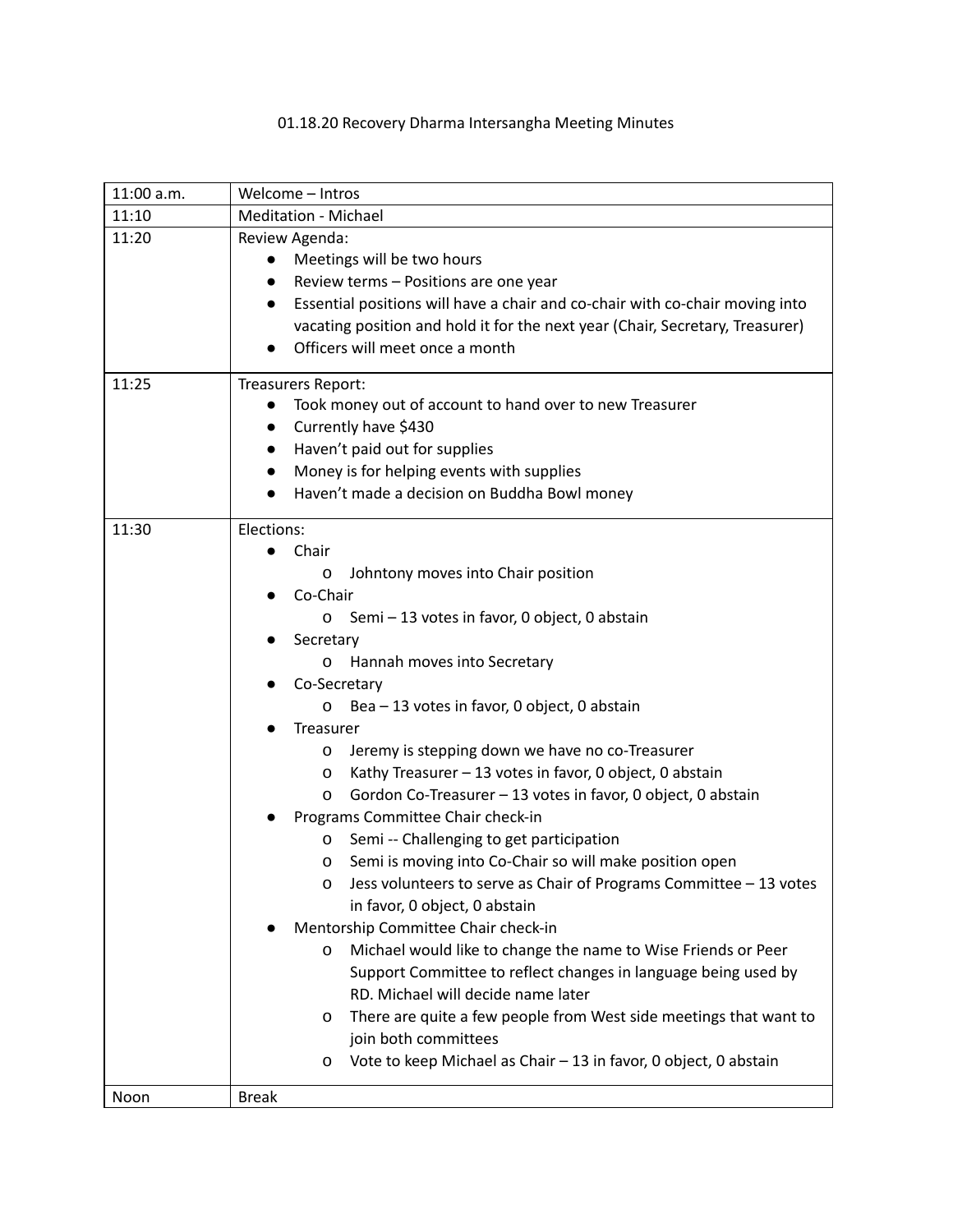| 12:10 | Open Committee Chair Positions  |                                                                               |  |
|-------|---------------------------------|-------------------------------------------------------------------------------|--|
|       | <b>Communications Committee</b> |                                                                               |  |
|       | O                               | Currently Kara and Johntony doing most of the work                            |  |
|       | 0                               | Semi - we should have an Instagram account for promoting events               |  |
|       | 0                               | Johntony - This position combines a lot so we don't have a                    |  |
|       |                                 | newsletter committee and a ton of other committees. Newsletter is             |  |
|       |                                 | in MailChimp. Johntony does not want to be in charge newsletter               |  |
|       |                                 | anymore. Newsletter is in a template. Communications Chair will               |  |
|       |                                 | direct newsletter and social media folks but not have to do it all.           |  |
|       | 0                               | There hasn't been an actual Communications Committee for a long               |  |
|       |                                 | time                                                                          |  |
|       | 0                               | Kara – there is a lot of interaction on FB a kind of an informal              |  |
|       |                                 | committee of folks                                                            |  |
|       | 0                               | No volunteers - Position remains vacant for now                               |  |
|       |                                 | Unity Committee Chair                                                         |  |
|       | 0                               | Jeremy volunteers - 13 in favor, 0 object, 0 abstain                          |  |
| 12:30 | <b>RD PDX Transition</b>        |                                                                               |  |
|       |                                 | How to do outreach about RD with treatment venues                             |  |
|       | $\bullet$                       | Michael has done a lot of outreach, but tough to find a supervisor to talk to |  |
|       |                                 | about RD. Often happens from client to counselor.                             |  |
|       | 0                               | Brad who is secretary of Hazeldon needs to move on and meeting                |  |
|       |                                 | there is struggling.                                                          |  |
|       | O                               | People finding RD on Google but want to know if conflict from split           |  |
|       |                                 | is over. Also need to boost RD on Google.                                     |  |
|       | 0                               | Also, Pema Chodron has stepped down from Shambala because                     |  |
|       |                                 | they have allowed guru accused of sexual misconduct to come back.             |  |
|       |                                 | This is similar to what we face and connections to the Refuge brand.          |  |
|       | 0                               | Building momentum to identify ourselves comes from meetings                   |  |
|       | 0                               | Jess - there is a committee at the national RD level doing work in            |  |
|       |                                 | this area that may have resources to help                                     |  |
|       | 0                               | John - Alano Club is diverting folks that come in looking for Refuge          |  |
|       |                                 | to RD as these are the programs in this area                                  |  |
|       | 0                               | Bea will reach out to Central City Concern                                    |  |
|       | 0                               | Johntony - a lot of us work in recovery and can reach out to our              |  |
|       |                                 | contacts there                                                                |  |
|       | 0                               | Jeremy - print out materials and hand them out at meetings for                |  |
|       |                                 | folks to distribute                                                           |  |
|       | 0                               | Sara - do we have an enthusiasm for folks going to sober houses               |  |
|       |                                 | and tx centers to check out bulletin boards                                   |  |
|       | 0                               | Kathy - Willing to mail posters, etc.                                         |  |
|       | 0                               | Abby - we should make a mailing and distribution event                        |  |
|       | 0                               | Johntony - We could do this at officer monthly meeting                        |  |
|       | 0                               | Vote in favor to use IS funds for mailing                                     |  |
|       | 0                               | Johntony - we need to figure out a mailing list                               |  |